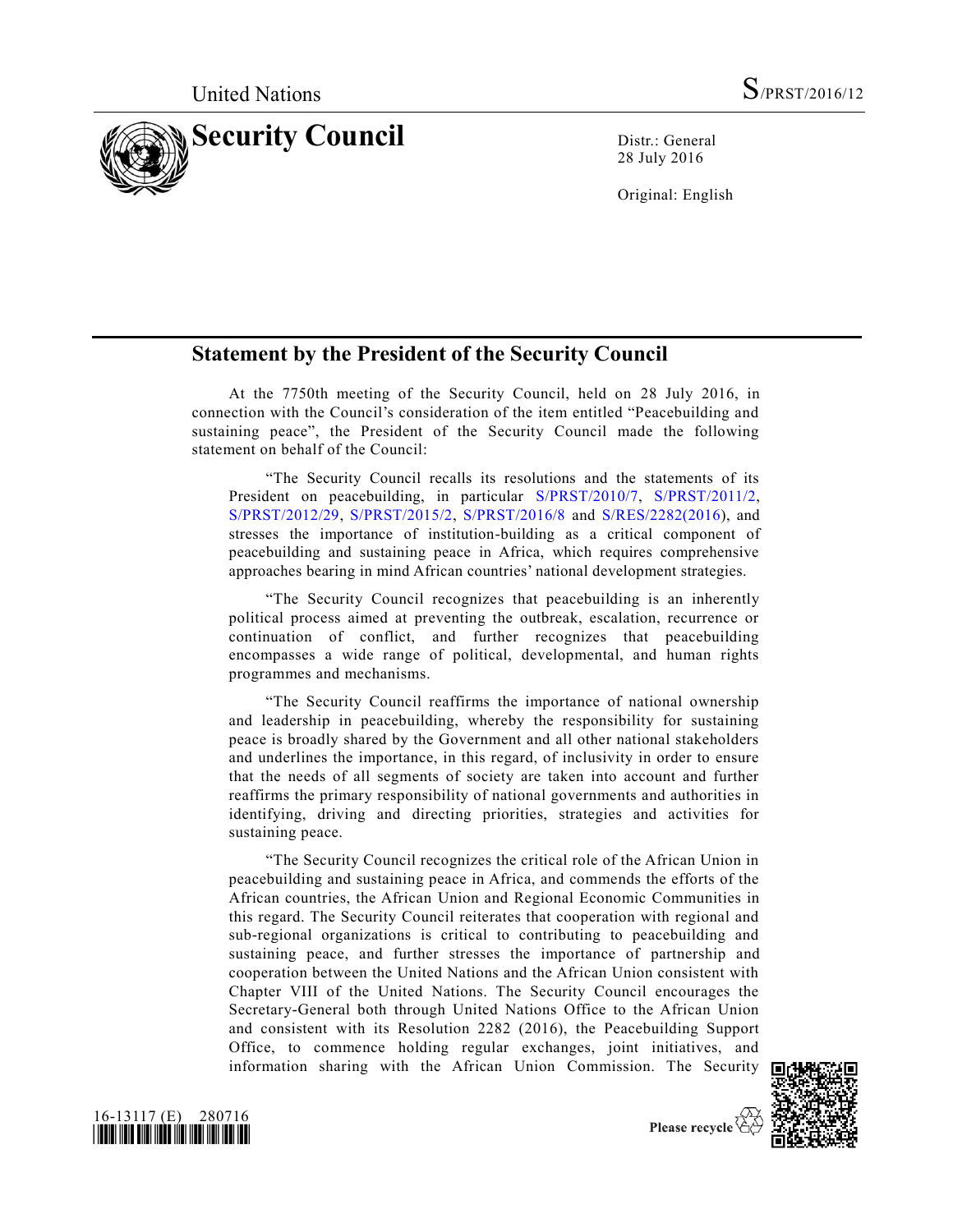Council welcomes various fora for dialogue among national governments, the African Union, civil societies and other relevant actors, including beyond the United Nations.

"The Security Council recognizes that African initiatives in peacebuilding, notably the AU policy on Post Conflict Reconstruction and Development (PCRD) and African Solidarity Initiative (ASI), could provide opportunities for the partnership between the United Nations and the African Union to increase synergies and ensure the coherence and complementarity in their peacebuilding efforts in Africa. The Security Council takes note in this regard of the adoption of the African Union Agenda 2063 and its first 10 year implementation plan, which outlines key African flagship projects, fast track programs, priority areas, specific targets, and African strategies and policy measures at all levels.

"The Security Council stresses the importance of long-term national capacity development through institution-building, human resource development and confidence-building among the national actors, which are key to sustaining peace. The Security Council recognizes that an integrated and coherent approach among relevant political, security and developmental actors, within and outside of the United Nations system, consistent with their respective mandates and the Charter of the United Nations, is critical to achieve these ends. The Security Council calls upon the United Nations system, and invites Member States, to assist African countries emerging from conflict, upon their request, in pursuit of global development and win-win cooperation.

"The Security Council reaffirms the importance of addressing the root causes of conflicts throughout the process of peacebuilding, as well as ensuring national reconciliation and moving towards recovery, reconstruction and development. In particular, the Security Council underlines the importance of socio-economic development for sustaining peace in Africa through economic development including transnational and trans-regional infrastructure development, industrialization, job creation, agricultural modernization and promotion of entrepreneurship. In this regard, the Security Council also underscores the importance of the rule of law in support of socio economic development. The Security Council also notes that AU PCRD highlights the need for undertaking comprehensive institution-building to enhance good economic governance through the reinforcement of fiscal and financial management institutions in support of effective revenue collection, monitoring and evaluation mechanisms and anti-corruption structures to ensure accountability and transparency. The Security Council stresses the importance of strengthening public-private partnerships and political commitments to reinforce such efforts.

"The Security Council, while welcoming the statement by the World Health Organization (WHO) on 29 March 2016 stating that the Ebola situation in West Africa no longer constitutes a public health emergency of international concern, reiterates its concern about economic, social and humanitarian consequences of this virus disease and underlines the importance of promoting long term human and institutional capacity building to build strong national health systems. The Security Council supports current efforts and underscores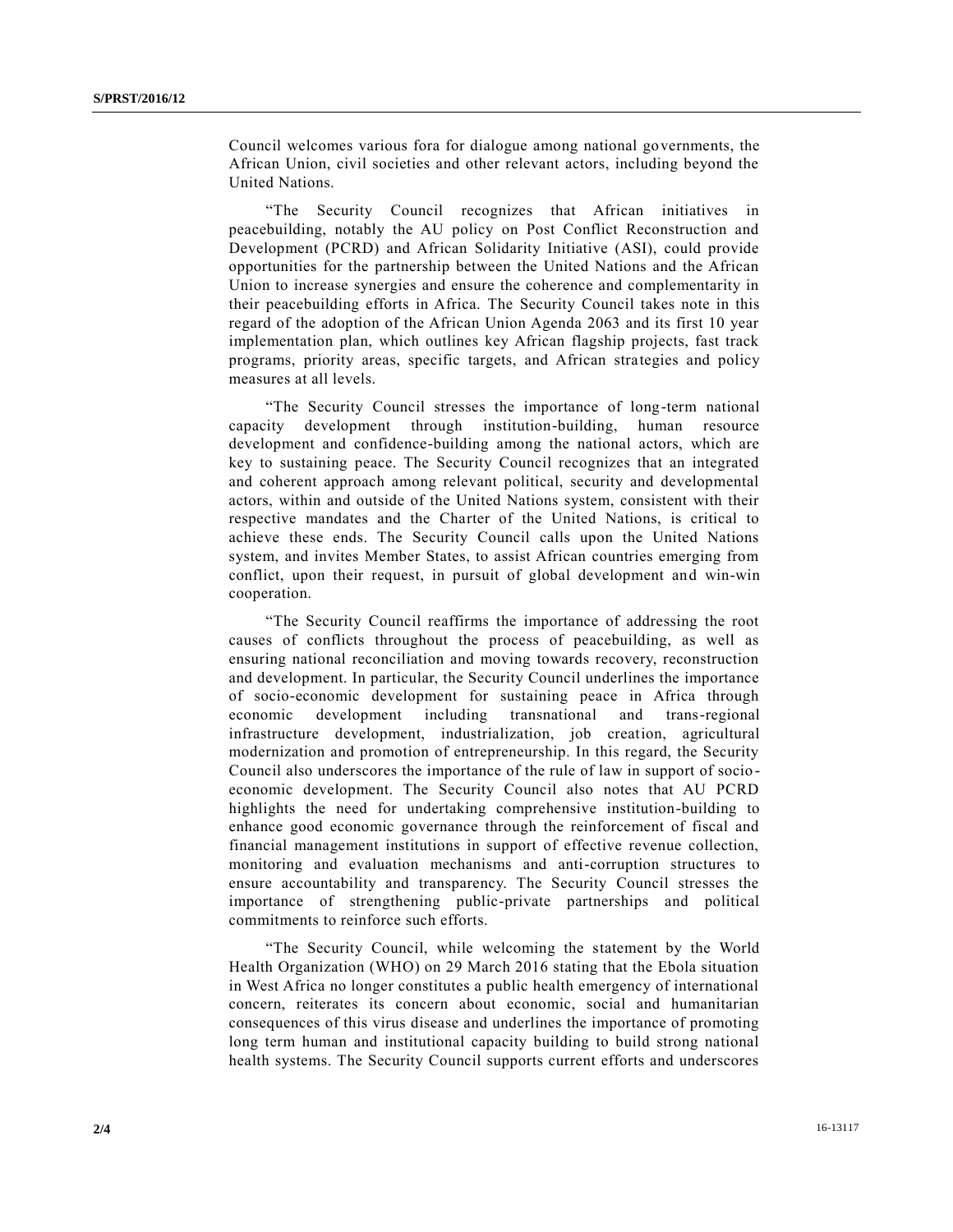the need to strengthen the global health architecture, including inter alia through the implementation of the WHO International Health Regulations (IHR) and its Health Emergencies Programme, in order to better respond to public health emergencies, as well as for promoting strong, sustainable and responsive health systems for better preparedness and prevention.

"The Security Council encourages those who drive the efforts on peacebuilding to take the necessary steps to ensure that women are equally engaged in the process of peacebuilding. The Security Council underscores the need to empower women to do so by such means as increasing representation of women at all decision-making levels at local, national, regional and international institutions and through mechanisms for the prevention and resolution of conflict and mediation, and to consider gender-related issues in all discussions pertinent to sustaining peace. The Security Council further welcomes the efforts of Member States to implement Resolution 1325 (2000) and its subsequent resolutions, in particular its Resolution 2242 (2015).

"The Security Council calls on all relevant actors to engage in long term capacity building to promote a culture of peace, tolerance, intercultural and interreligious dialogue that involve youth and discourage their participation in acts of violence and terrorism. The Security Council further stresses the importance of promoting policies and adopting tailored approaches for youth that would positively contribute to peacebuilding efforts, including social and economic development, supporting projects designed to grow local economies, and providing youth employment opportunities and vocational training, fostering their quality education, and promoting youth entrepreneurship and constructive political engagement. The Security Council recognizes that such efforts contribute to countering recruitment to violent extremism, which can be conducive to terrorism, and promoting social inclusion and cohesion, making the society more resistant to radicalization to violence.

"The Security Council stresses the potential benefit of taking such innovative approaches as the use of science and technology, which can play a key role in support of sustaining peace, economic growth, sustainable development and national capacity building through institution-building in Africa. The Security Council appreciates the efforts to develop and apply relevant technologies to activities such as elections management, border control, and the prevention of disease outbreak, among others. The Security Council stresses the need for strengthening capacity of relevant institutions at local, national, regional and international levels through further innovation, including digital connectivity through improved Information and Communications Technology (ICT) infrastructure and enhanced access to energy.

"The Security Council recalls its Resolution 2282 (2016), and welcomes the valuable work undertaken by the Peacebuilding Fund. The Security Council reaffirms the importance of the advisory functions of the Peacebuilding Commission and requests it to further consider and share good practices on institution-building for sustaining peace in Africa. The Security Council reaffirms the importance of strengthening coordination, coherence and cooperation with the Peacebuilding Commission.

"The Security Council emphasizes the need for predictable and sustained financing to United Nations peacebuilding activities, including through